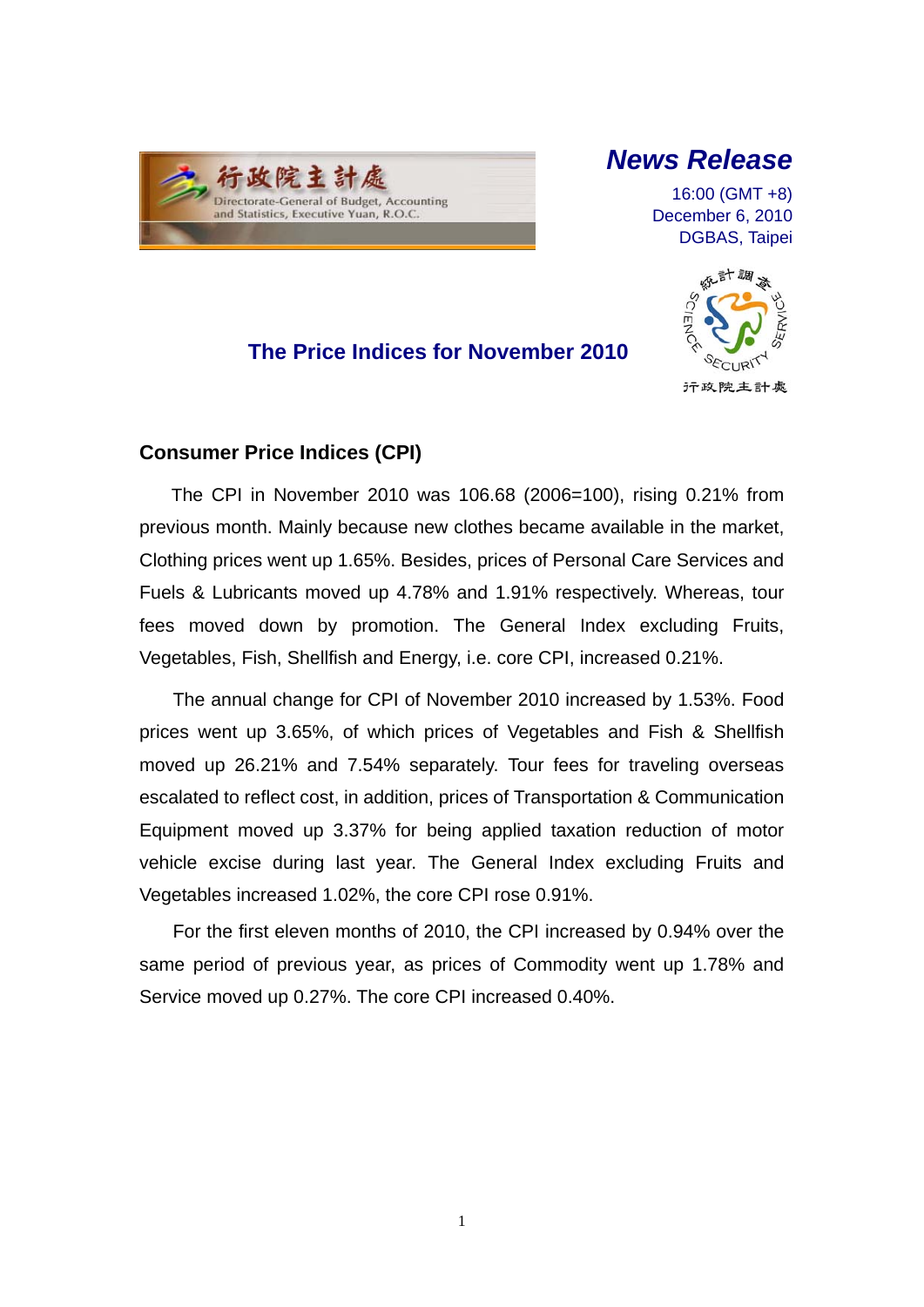

### **CPI-Living Necessaries**

The CPI-Living Necessaries is compiled basing on 424 CPI items. It includes three categories of CPI-Living Necessaries: Category A includes prices of Food, Water, Electricity & Gas Supply of Housing and Fuels & Lubricants of Transportation (190 items and 33.0% weights of CPI). Category B covers Category A and Education & Entertainment prices (244 items and 50.2% weights of CPI). Category C is the daily necessities, such as Food, Clothing, Water, Electricity & Gas, Fuels & Lubricants, Medical Care Services, and some items fall under segments of Communication and Personal Care Services (239 items and 42.7% weights of CPI).

The CPI-Living Necessaries in November 2010, compared with the previous month: Index of Category A was 114.34 (2006=100), went up 0.22%, Category B was 109.72, increased 0.07% and Category C was 111.60, moved up 0.32%.

### **Wholesale Price Indices (WPI)**

The WPI in November 2010 was 107.75 (2006=100), decreasing 0.04% from previous month, due mainly to 1.68% appreciation of Taiwan Dollar to U.S. Dollar. Besides, prices of Machinery & Equipment and Electronic Parts &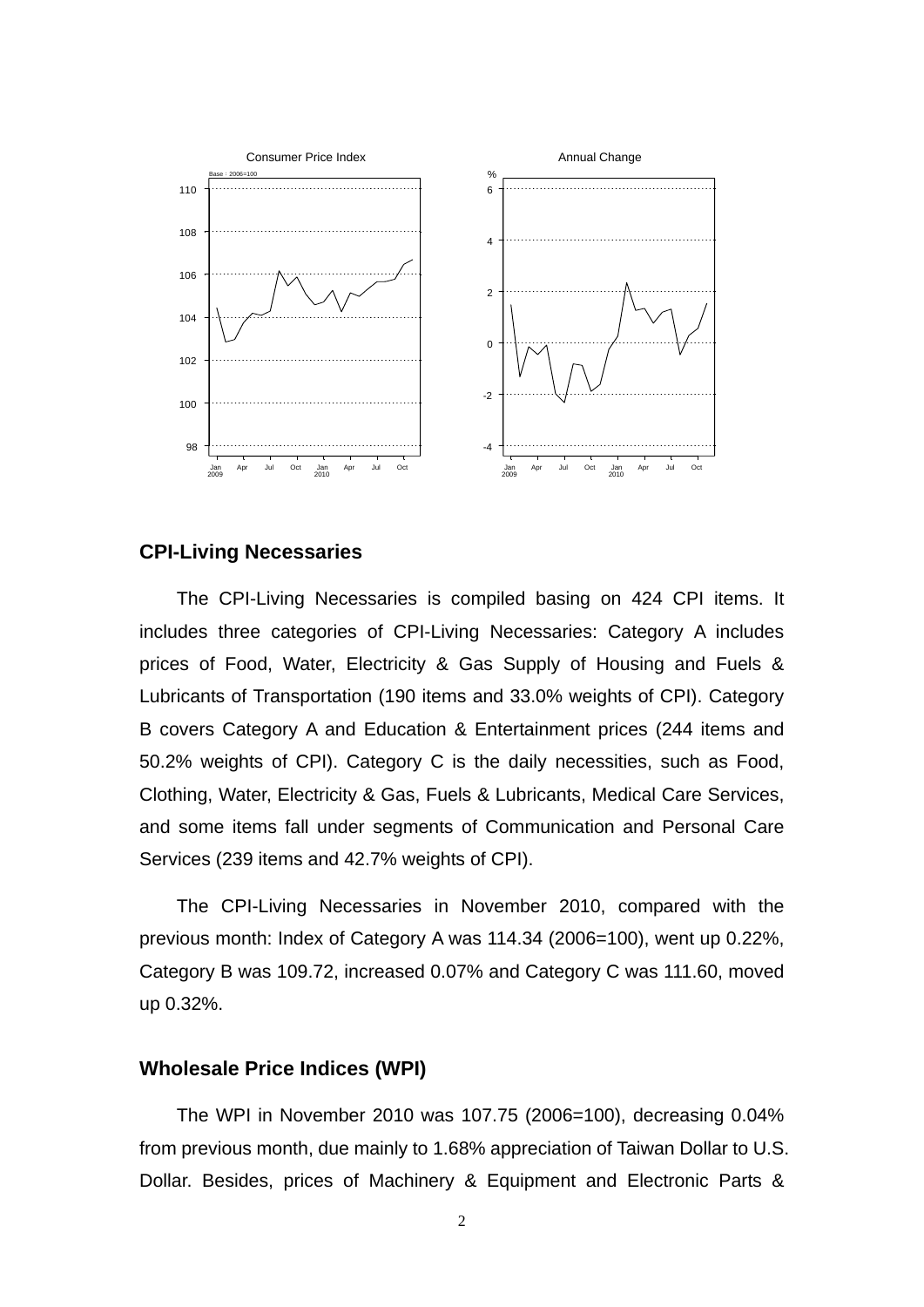Components went down 1.54% and 1.43% individually, while Chemical Material prices moved up 2.12%. Domestic Sales Excluding Imports prices rose 0.98%; Imports and Exports prices moved down 0.44% and 0.63% separately.

The annual change of WPI in November 2010, comparing with the same month of 2009, increasing 2.43%, due mainly to prices escalation of imported Iron ores which causing Other Mineral Products price increased 35.38%.In addition, prices of Chemical Material and Basic Metal moved up 15.10% and 13.33% individually. Domestic Sales Excluding Imports prices rose 5.57%; Imports prices went up 2.89%, whereas Exports prices moved down 1.00%.

For the first eleven months of 2010, the WPI increased 5.76% compared with the same period of previous year, of which the Import and Export prices went up 7.39% and 2.34% individually.



#### **Statistical Tables**

Table1 The Changes of Consumer Price Indices Table2 The Changes of Wholesale Price Indices Table3 The Changes of Import Price Indices Table4 The Changes of Export Price Indices

#### **For Further Information:**

*Statistics Database:* http://eng.stat.gov.tw/ *DGBAS* news releases on the Internet: http://eng.dgbas.gov.tw/ *Tel:* +886-2-23803449; *Fax:* +886-2-23803465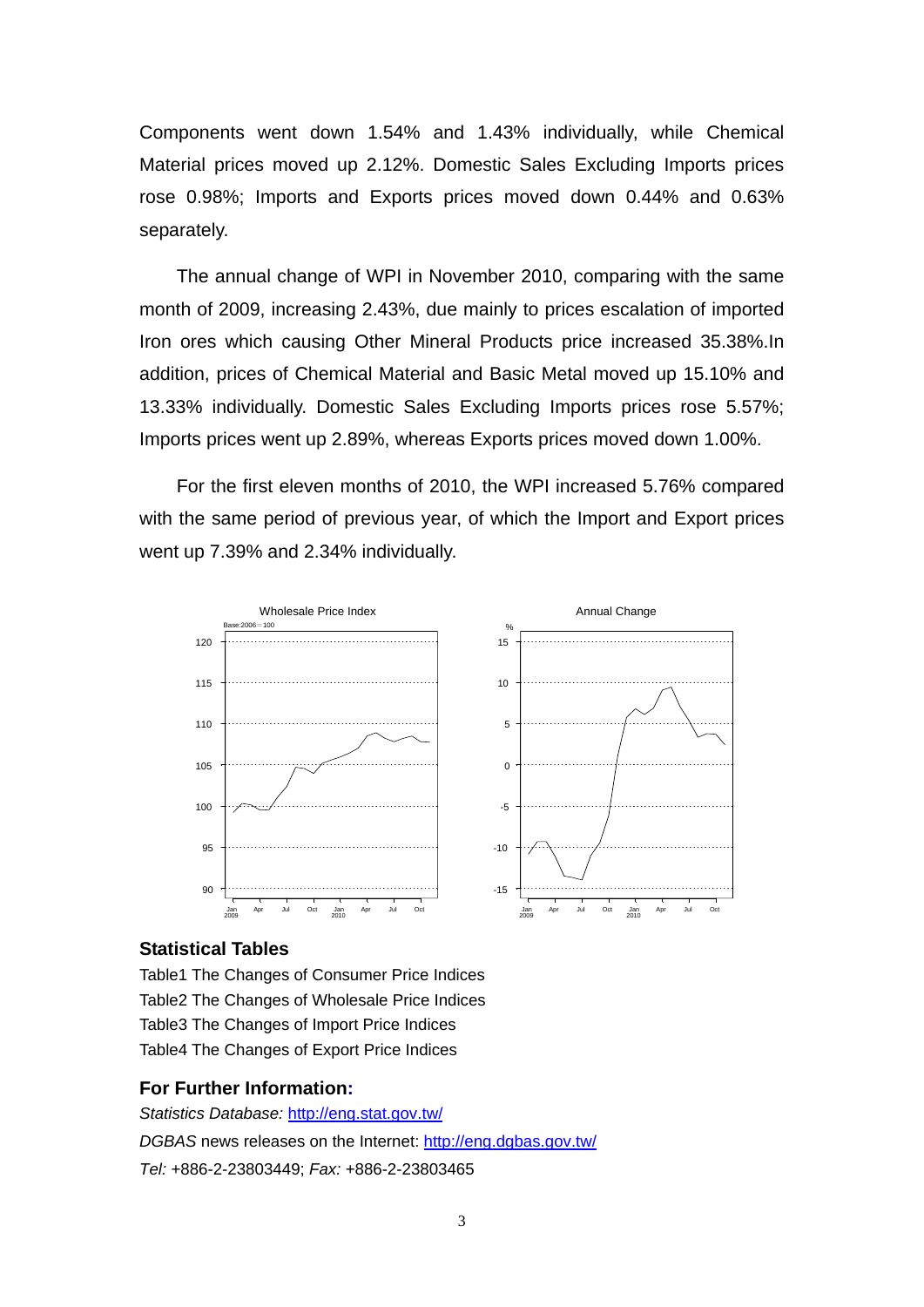## Table 1 The Changes of Consumer Price Indices

Nov. 2010

|                                                                         | Weight   | Index of     | Compared | Compared     | The First Eleven |
|-------------------------------------------------------------------------|----------|--------------|----------|--------------|------------------|
|                                                                         | $(\%0)$  | Nov. 2010    | with     | with the     | Months of 2010   |
|                                                                         |          | $(2006=100)$ | Previous | Same         | Compared with    |
| Groups                                                                  |          |              | Month    | Month of     | the Same Period  |
|                                                                         |          |              | $(\% )$  | Previous     | of Previous Year |
|                                                                         |          |              |          | Year $(\% )$ | (% )             |
|                                                                         |          |              |          |              |                  |
| General Index                                                           | 1,000.00 | 106.68       | 0.21     | 1.53         | 0.94             |
| <b>Basic Group</b>                                                      |          |              |          |              |                  |
| 1. Food                                                                 | 260.82   | 115.29       | 0.08     | 3.65         | 0.48             |
| Meat                                                                    | 23.08    | 122.17       | 0.74     | 3.45         | 1.77             |
| Fish & Shellfish                                                        | 16.71    | 133.49       | $-0.65$  | 7.54         | 6.60             |
| Vegetables                                                              | 24.81    | 123.47       | $-3.23$  | 26.21        | 1.12             |
| Fruits                                                                  | 27.59    | 107.36       | 3.24     | $-1.42$      | $-2.18$          |
| 2. Clothing                                                             | 41.72    | 115.41       | 1.65     | 1.58         | 2.47             |
| Garments                                                                | 26.97    | 117.80       | 3.05     | 1.86         | 2.33             |
| 3. Housing                                                              | 279.47   | 102.10       | 0.05     | 0.34         | 0.47             |
| <b>Residential Rent</b>                                                 | 185.40   | 100.77       | 0.09     | 0.27         | 0.00             |
| Household Operations                                                    | 14.53    | 96.26        | 0.21     | 0.43         | 0.54             |
| Water, Electricity & Gas Supply                                         | 36.87    | 107.79       | $-0.31$  | 0.56         | 3.57             |
| 4. Transportation & Communication                                       | 140.42   | 103.03       | 0.43     | 0.37         | 2.96             |
| Transportation & Communication Equip.                                   | 27.57    | 96.63        | $-0.30$  | 3.37         | 3.43             |
| Fuels & Lubricants                                                      | 32.55    | 115.16       | 1.91     | 0.32         | 11.22            |
| 5. Medicines & Medical Care                                             | 47.41    | 108.05       | 0.07     | 1.15         | 0.59             |
| Medical Care Services                                                   | 33.02    | 103.22       | 0.00     | 0.02         | 0.58             |
| Medicines & Health Food                                                 | 10.62    | 126.35       | 0.22     | 4.69         | 1.07             |
| 6. Education & Entertainment                                            | 171.48   | 100.15       | $-0.26$  | 1.14         | $-0.16$          |
| <b>Educational Expense</b>                                              | 111.25   | 98.28        | 0.03     | $-0.42$      | $-1.16$          |
| Entertainment Expense                                                   | 60.22    | 103.54       | $-0.74$  | 3.96         | 1.64             |
| 7. Miscellaneous                                                        | 58.68    | 109.49       | 1.31     | 1.17         | 2.94             |
| Tobacco & Betelnut                                                      | 14.65    | 126.84       | 0.19     | 0.89         | 11.58            |
| <b>Personal Care Services</b>                                           | 14.78    | 99.99        | 4.78     | 0.21         | $-0.55$          |
| Commodity and Service Groups                                            |          |              |          |              |                  |
| 1. Commodity                                                            | 437.11   | 110.65       | 0.32     | 2.41         | 1.78             |
| (Excluding Food)                                                        | 264.95   | 106.20       | 0.55     | 0.61         | 2.52             |
| Non-durable Consumer Goods                                              | 299.12   | 115.20       | 0.22     | 3.36         | 2.58             |
| (Excluding Food)                                                        | 126.96   | 112.36       | 0.54     | 1.13         | 5.17             |
| Semi-durable Consumer Goods                                             | 62.85    | 109.37       | 1.24     | 0.69         | 0.88             |
| Durable Consumer Goods                                                  | 75.14    | 92.04        | $-0.08$  | $-0.55$      | $-1.20$          |
| 2. Service                                                              | 562.89   | 103.36       | 0.12     | 0.82         | 0.27             |
| Food                                                                    | 88.66    | 111.27       | 0.23     | 0.93         | $-0.05$          |
| Housing                                                                 | 209.54   | 100.45       | 0.09     | 0.28         | 0.03             |
| Transportation & Communication                                          | 76.99    | 99.54        | $-0.03$  | $-0.63$      | $-0.54$          |
| <b>Medical Care</b>                                                     | 33.02    | 103.22       | 0.00     | 0.02         | 0.58             |
| Education & Entertainment                                               | 129.64   | 106.06       | $-0.31$  | 2.73         | 1.35             |
| Miscellaneous                                                           | 23.83    | 99.85        | 2.92     | 0.21         | $-0.31$          |
| Special Groups                                                          |          |              |          |              |                  |
| General Index Excluding Fruits & Vegetables                             | 947.60   | 106.20       | 0.23     | 1.02         | 1.02             |
| General Index Excluding Food                                            | 739.18   | 103.54       | 0.26     | 0.73         | 1.11             |
| General Index Excluding Fruits, Vegetables,<br>Fish, Shellfish & Energy | 866.64   | 105.26       | 0.21     | 0.91         | 0.40             |

Note : Due to late reports and corrections by respondents all data are subject to revision 3 months after original publication.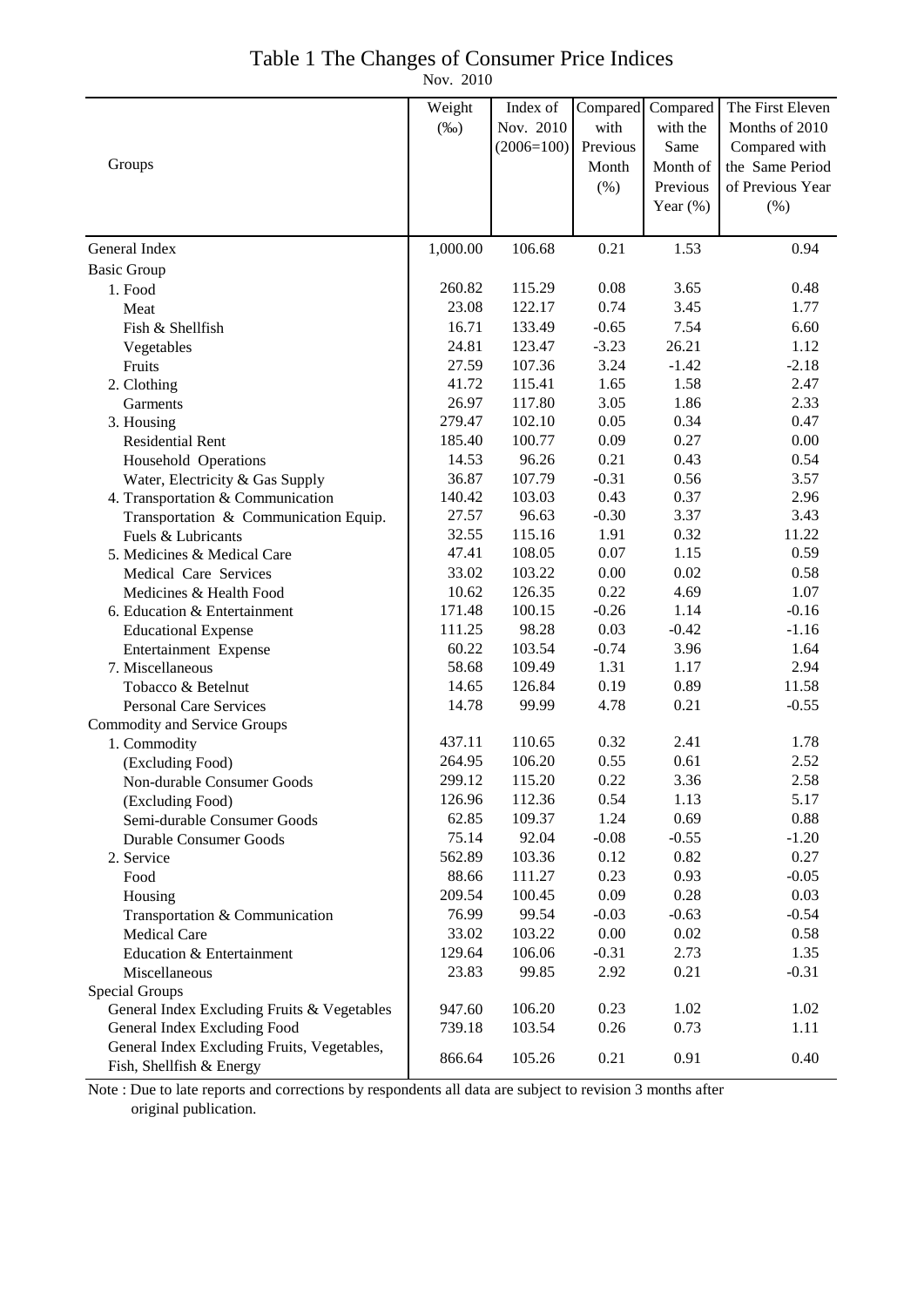## Table 2 The Changes of Wholesale Price Indices

Nov. 2010

| Groups                                           | Weight   | Index of Nov. | Compared | Compared    | The First Eleven  |
|--------------------------------------------------|----------|---------------|----------|-------------|-------------------|
|                                                  | $(\%0)$  | 2010          | with     | with the    | Months of 2010    |
|                                                  |          | $(2006=100)$  | Previous | Same        | Compared with     |
|                                                  |          |               | Month    | Month of    | the Same Period   |
|                                                  |          |               | (% )     | Previous    | of Previous Year  |
|                                                  |          |               |          | Year $(\%)$ | (% )              |
| General Index                                    | 1,000.00 | 107.75        | $-0.04$  | 2.43        | $\overline{5.76}$ |
| <b>Domestic Sales Excluding Imports</b>          | 307.86   | 113.01        | 0.98     | 5.57        | 7.67              |
| Imports                                          | 327.09   | 115.38        | $-0.44$  | 2.89        | 7.39              |
| Exports                                          | 365.05   | 94.84         | $-0.63$  | $-1.00$     | 2.34              |
| <b>Basic Group</b>                               |          |               |          |             |                   |
| 1. Agriculture, Forestry, Fishing & Animal       |          |               |          |             |                   |
| <b>Husbandry Products</b>                        | 27.15    | 131.10        | 1.41     | 7.58        | 3.75              |
| (1) Farm Products                                | 12.87    | 126.09        | 1.28     | 9.30        | 2.12              |
| (2) Poultry & Livestock Products                 | 6.60     | 133.51        | 2.08     | 5.73        | 1.81              |
| (3) Forest Products                              | 0.41     | 113.45        | 1.67     | 10.37       | 15.54             |
| (4) Fishery Products                             | 7.27     | 136.69        | 1.02     | 6.28        | 7.57              |
| 2. Quarrying & Mineral Products                  | 57.59    | 136.08        | 1.17     | 7.07        | 19.06             |
| (1) Crude Petroleum & Natural Gas                | 45.78    | 126.61        | 2.37     | 1.02        | 23.48             |
| (2) Sand, Stone & Clay Quarrying                 | 2.56     | 99.23         | $-1.24$  | $-9.10$     | $-9.49$           |
| (3) Other Mineral Products                       | 9.25     | 196.19        | $-2.04$  | 35.38       | 11.76             |
| 3. Manufacturing Products                        | 890.99   | 104.01        | $-0.20$  | 1.90        | 4.93              |
| $(1)$ Foods                                      | 18.50    | 128.34        | 0.64     | 6.08        | 6.55              |
| (2) Beverages                                    | 5.34     | 101.99        | $-0.11$  | $-1.67$     | $-0.07$           |
| (3) Tobaccos                                     | 2.49     | 118.41        | $-0.20$  | 1.14        | 5.96              |
| (4) Textile Products                             | 21.67    | 124.51        | 3.78     | 14.40       | 7.27              |
| (5) Wearing Apparel & Clothing Accessories       | 4.65     | 96.85         | $-0.20$  | $-2.16$     | $-2.43$           |
| (6) Leather, Fur & Related Products              | 4.97     | 109.30        | $-0.82$  | 3.25        | 5.87              |
| (7) Wood & Bamboo Products                       | 2.15     | 112.58        | $-1.05$  | 6.13        | 7.62              |
| (8) Pulp, Paper, Paper Products & Printed Matter | 15.11    | 121.04        | $-0.44$  | 10.01       | 13.66             |
| (9) Petroleum & Coal Products                    | 54.63    | 122.18        | 2.94     | 4.45        | 19.32             |
| (10)Chemical Material                            | 91.92    | 118.77        | 2.12     | 15.10       | 22.79             |
| (11) Chemical Products & Medical Goods           | 28.00    | 108.80        | $-0.79$  | $-0.20$     | $-1.08$           |
| (12) Rubber & Plastic Products                   | 22.42    | 113.52        | 0.10     | 1.77        | 1.43              |
| (13) Non-metallic Mineral Products               | 13.93    | 106.80        | $-0.92$  | $-3.25$     | $-5.46$           |
| $(14)$ Basic Metal                               | 84.77    | 119.89        | $-0.61$  | 13.33       | 21.71             |
| (15) Fabricated Metal Products                   | 42.26    | 110.98        | $-0.82$  | 2.87        | 4.88              |
| (16) Electronic Parts & Components               | 261.17   | 77.35         | $-1.43$  | $-6.90$     | $-4.05$           |
| (17) Computer, Electronic & Optical Products     | 64.22    | 77.55         | $-1.86$  | $-8.32$     | $-7.22$           |
| (18) Electrical Equipment                        | 34.70    | 108.61        | $-0.34$  | 1.76        | 5.38              |
| $(19)$ Machinery & Equipment                     | 67.61    | 110.72        | $-1.54$  | $-0.91$     | $-1.18$           |
| (20) Transport Equipment & Parts                 | 34.78    | 108.45        | $-0.57$  | 0.01        | $-0.40$           |
| $(21)$ Furniture & Fixtures                      | 5.20     | 105.21        | $-1.29$  | $-1.48$     | $-1.78$           |
| (22) Miscellaneous Products                      | 10.51    | 106.68        | $-0.66$  | 0.25        | 0.04              |
| 4. Water Supply, Electricity & Gas               | 24.28    | 124.83        | $-0.05$  | 0.91        | 3.20              |
| By Stage of Processing                           |          |               |          |             |                   |
| 1.Raw Materials                                  | 138.48   | 136.23        | 1.69     | 9.93        | 18.57             |
| 2. Intermediate Materials                        | 356.29   | 110.73        | $-0.13$  | 3.24        | 5.96              |
| 3. Finished Goods                                | 140.17   | 108.76        | $-0.47$  | 0.30        | 0.70              |
| (1) Capital Goods                                | 53.38    | 108.50        | $-1.61$  | $-1.08$     | $-0.91$           |
| (2) Consumer Goods                               | 86.79    | 108.44        | 0.25     | 1.18        | 1.72              |
| Special Groups                                   |          |               |          |             |                   |
| <b>Domestic Sales</b>                            | 634.95   | 113.98        | 0.25     | 4.16        | 7.52              |
| <b>Domestic Products</b>                         | 672.91   | 103.93        | 0.17     | 2.18        | 4.90              |
| Non-Heavy Chemical Industrial Products           | 166.01   | 113.28        | 0.14     | 3.90        | 3.46              |
| Heavy Chemical Industrial Products               | 724.98   | 101.91        | $-0.29$  | 1.39        | 5.32              |

Note:Due to late reports and corrections by respondents all data are subject to revision 3 months after original publication.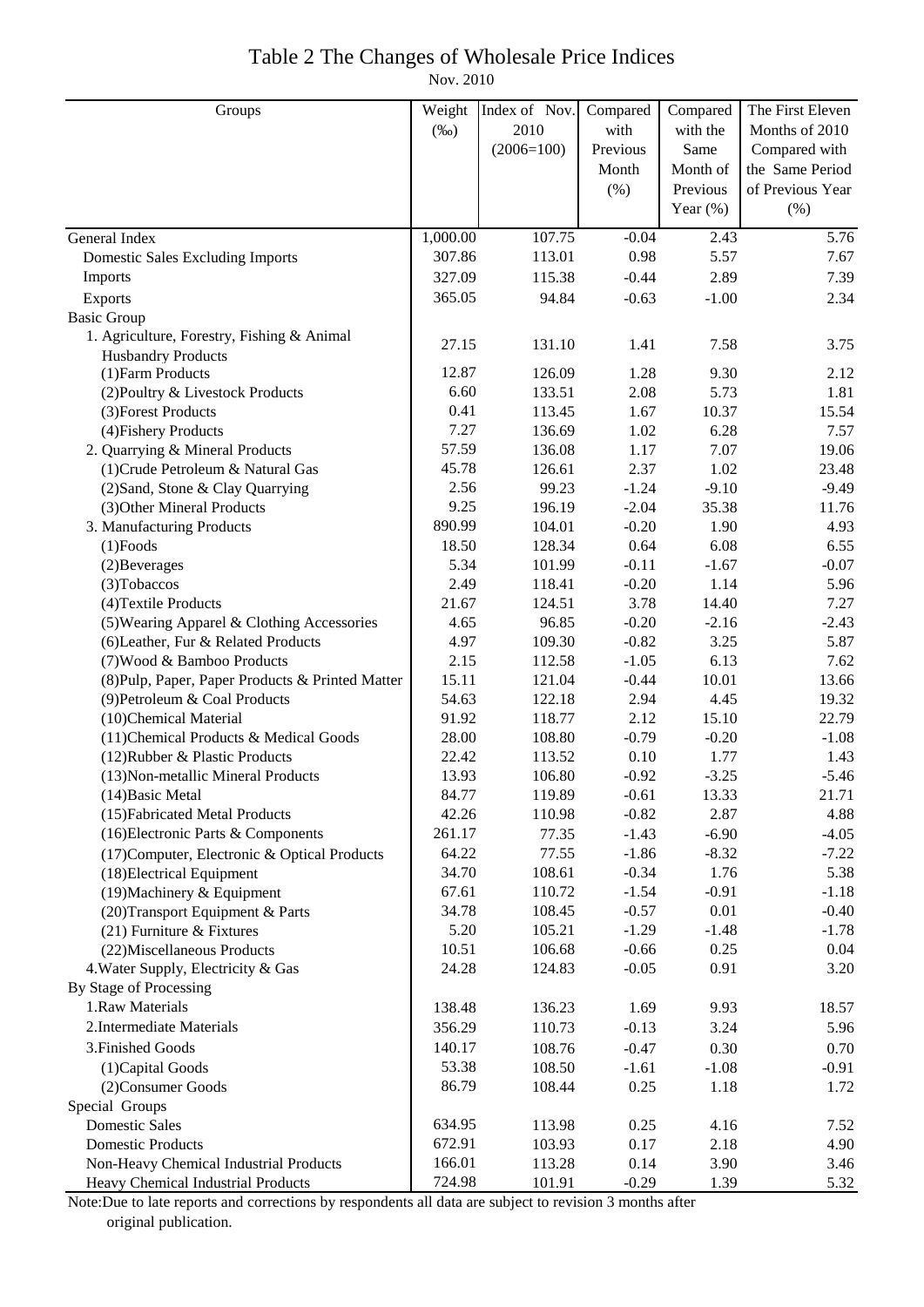# Table 3 The Changes of Import Price Indices

Nov. 2010

|                                                       | Weight<br>$(\%0)$ | Index of<br>Nov. 2010 | Compared<br>with | Compared<br>with the | The First<br>Eleven |
|-------------------------------------------------------|-------------------|-----------------------|------------------|----------------------|---------------------|
|                                                       |                   | $(2006=100)$          | Previous         | Same                 | Months of           |
|                                                       |                   |                       | Month            | Month of             | 2010                |
| Groups                                                |                   |                       | (% )             | Previous             | Compared            |
|                                                       |                   |                       |                  | Year $(\%)$          | with the            |
|                                                       |                   |                       |                  |                      | Same Period         |
|                                                       |                   |                       |                  |                      | of Previous         |
| Basic Group (on N.T.D. Basis)                         |                   |                       |                  |                      | Year $(\%)$         |
| General Index                                         | 1,000.00          | 115.38                | $-0.44$          | 2.89                 | 7.39                |
| 1. Animal, Vegetable Products & Prepared<br>Foods     | 34.64             | 140.35                | 0.67             | 7.13                 | 9.11                |
| 2. Mineral Products & Nonmetallic Mineral<br>Products | 208.51            | 137.79                | 1.67             | 6.59                 | 19.05               |
| 3. Textiles & Textile Articles                        | 13.85             | 133.37                | $-0.47$          | 21.53                | 10.08               |
| 4. Wood, Paper, Pulp & Articles Thereof               | 17.93             | 118.54                | $-1.09$          | 9.71                 | 14.09               |
| 5.Chemicals, Plastics, Rubber & Articles<br>Thereof   | 147.68            | 114.94                | 0.01             | 5.11                 | 9.11                |
| 6. Primary Metals & Articles Thereof                  | 118.38            | 119.79                | $-1.37$          | 13.51                | 23.06               |
| 7. Machinery, Optical & Precision Instruments         | 166.28            | 113.11                | $-2.07$          | $-0.90$              | $-0.61$             |
| 8. Electronic Machinery                               | 258.41            | 81.86                 | $-1.59$          | $-7.96$              | $-6.52$             |
| 9. Transportation Equipment & Parts                   | 21.11             | 122.95                | $-0.81$          | 1.04                 | 1.99                |
| 10. Miscellaneous Products                            | 13.21             | 119.17                | $-0.10$          | 3.69                 | 5.38                |
| Basic Group (on U.S.D. Basis)                         |                   |                       |                  |                      |                     |
| General Index                                         | 1,000.00          | 123.77                | 1.24             | 9.63                 | 12.22               |
| 1. Animal, Vegetable Products & Prepared<br>Foods     | 34.64             | 150.58                | 2.37             | 14.14                | 14.05               |
| 2. Mineral Products & Nonmetallic Mineral<br>Products | 208.51            | 147.75                | 3.37             | 13.58                | 24.27               |
| 3. Textiles & Textile Articles                        | 13.85             | 143.05                | 1.20             | 29.49                | 15.20               |
| 4. Wood, Paper, Pulp & Articles Thereof               | 17.93             | 127.17                | 0.57             | 16.89                | 19.27               |
| 5.Chemicals, Plastics, Rubber & Articles<br>Thereof   | 147.68            | 123.31                | 1.68             | 12.00                | 14.03               |
| 6. Primary Metals & Articles Thereof                  | 118.38            | 128.60                | 0.29             | 20.96                | 28.57               |
| 7. Machinery, Optical & Precision Instruments         | 166.28            | 121.31                | $-0.42$          | 5.59                 | 3.94                |
| 8. Electronic Machinery                               | 258.41            | 87.81                 | 0.07             | $-1.93$              | $-2.30$             |
| 9. Transportation Equipment & Parts                   | 21.11             | 131.87                | 0.86             | 7.67                 | 6.63                |
| 10. Miscellaneous Products                            | 13.21             | 127.82                | 1.58             | 10.48                | 10.17               |

Note: Due to late reports and corrections by respondents all data are subject to revision 3 months after original publication.